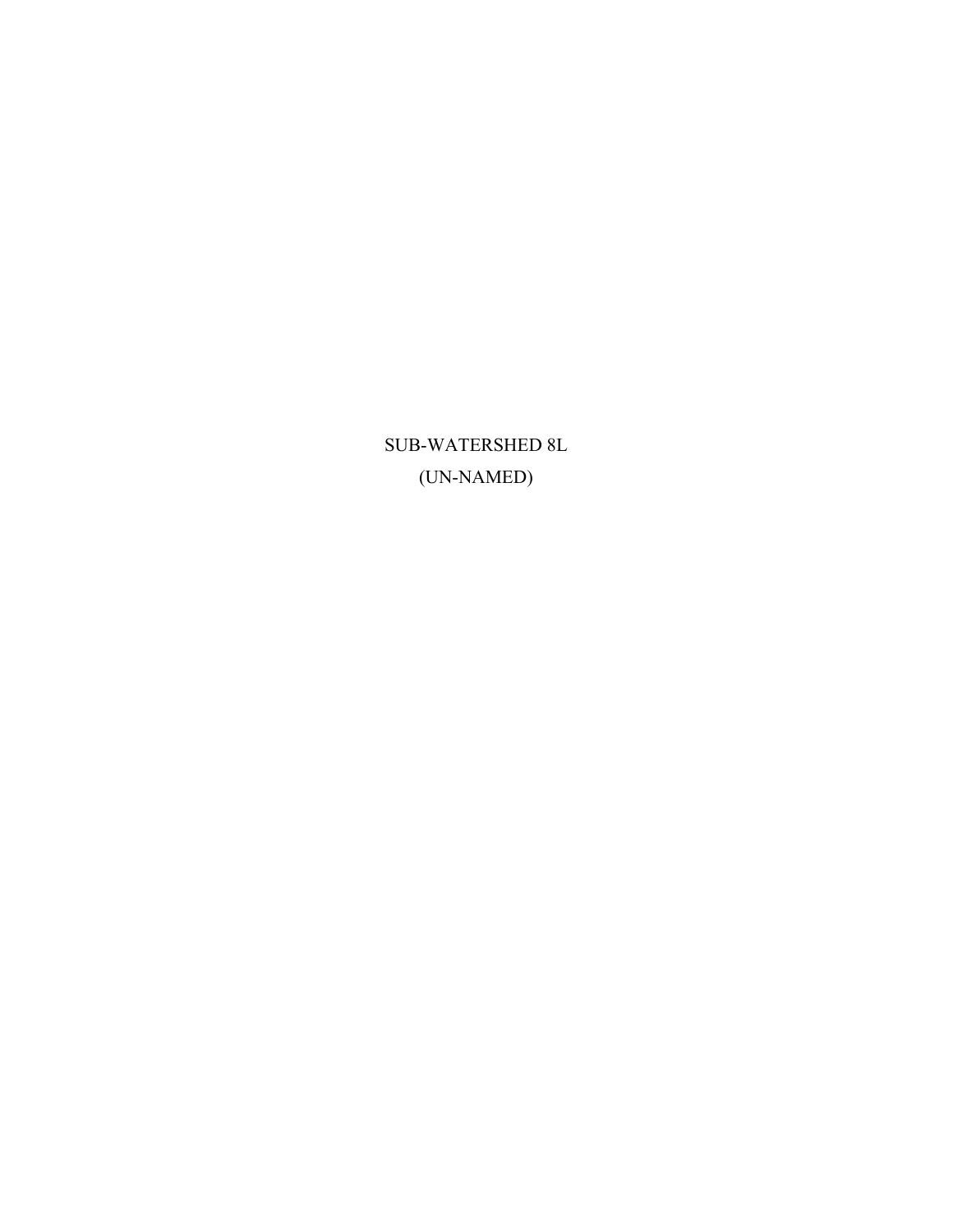#### Sub-watershed 8L (unnamed)

#### General Discussion

The sub-watershed encompasses .7 of a square mile or 463 acres of land area, approximately .52% of the total study area. It is drained by one mile of tributaries), and has no lakes or ponds of any size. Commonwealth records indicate one surface mine and one deep mine in this sub-watershed. Our field investigations locate 2 strip mines and no deep mines. There is no flow or leaching from the strip mines.

The following information gives the averages of the sampling station designated as SC8L1, located at the mouth of the unnamed tributary and shown on drawing 7119-6. The percentage that this station contributes in pollution load and flow to the total pollution load and flow as measured at Monitoring Station SC1 on Stony Creek is also included.

|                  |             | Percent of             |
|------------------|-------------|------------------------|
|                  | Averages    | <b>Total Watershed</b> |
| pH               | 64          |                        |
| Net Cold Acidity | 0 PPD       | $0\%$                  |
| Net Hot Acidity  | 0 PPD       | $0\%$                  |
| Ferrous Iron     | .55 PPD     | $.07\%$                |
| Total Iron       | 2.74 PPD    | .06%                   |
| Sulfate          | 69.80 PPD   | $.04\%$                |
| Hardness         | 98.70 PPD   | .05%                   |
| Flow             | 472,320 GPD | $.30\%$                |

The following plate shows the location of all deep mine openings and strip mines where they exist within this sub-watershed as well as the location of all sampling stations.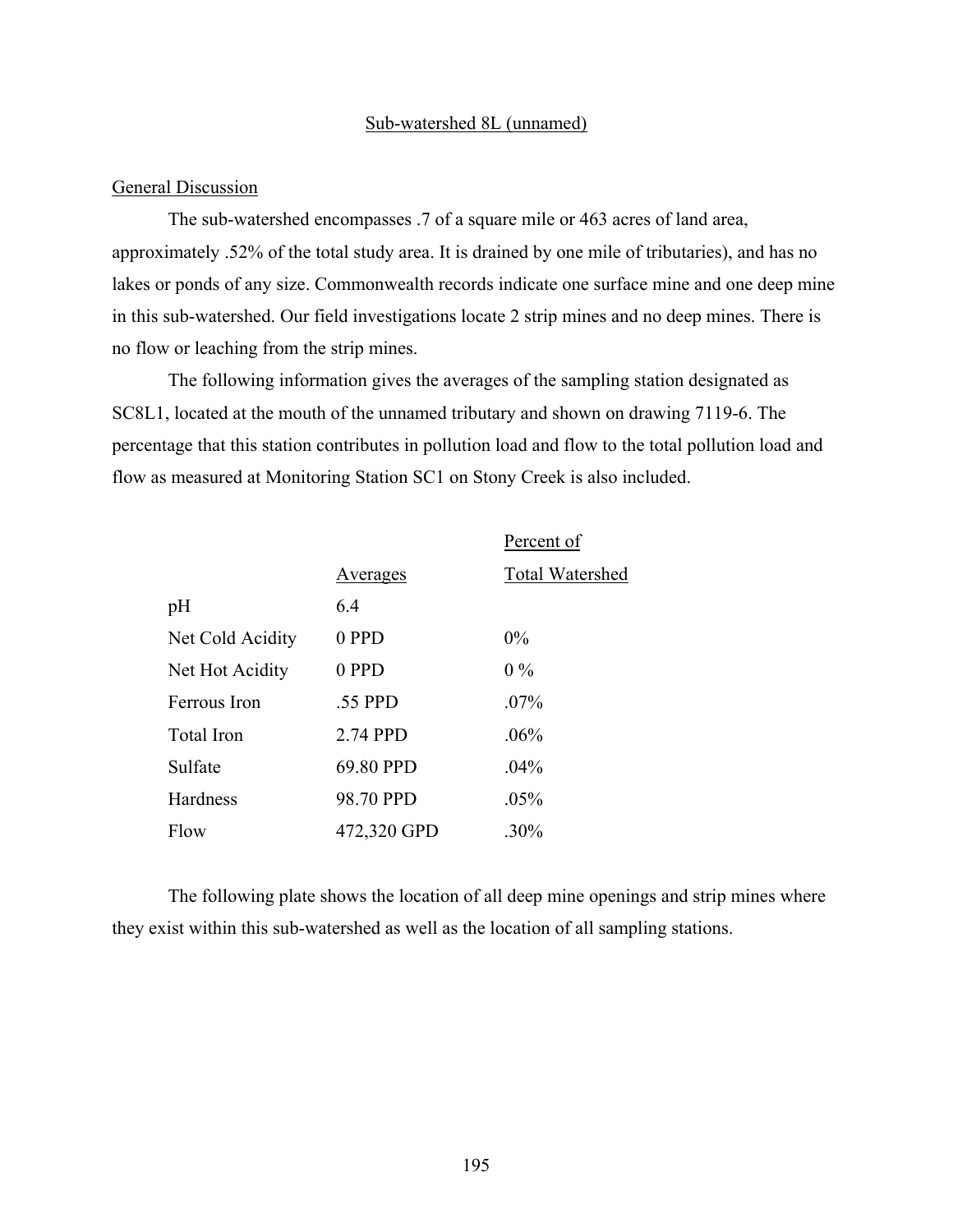



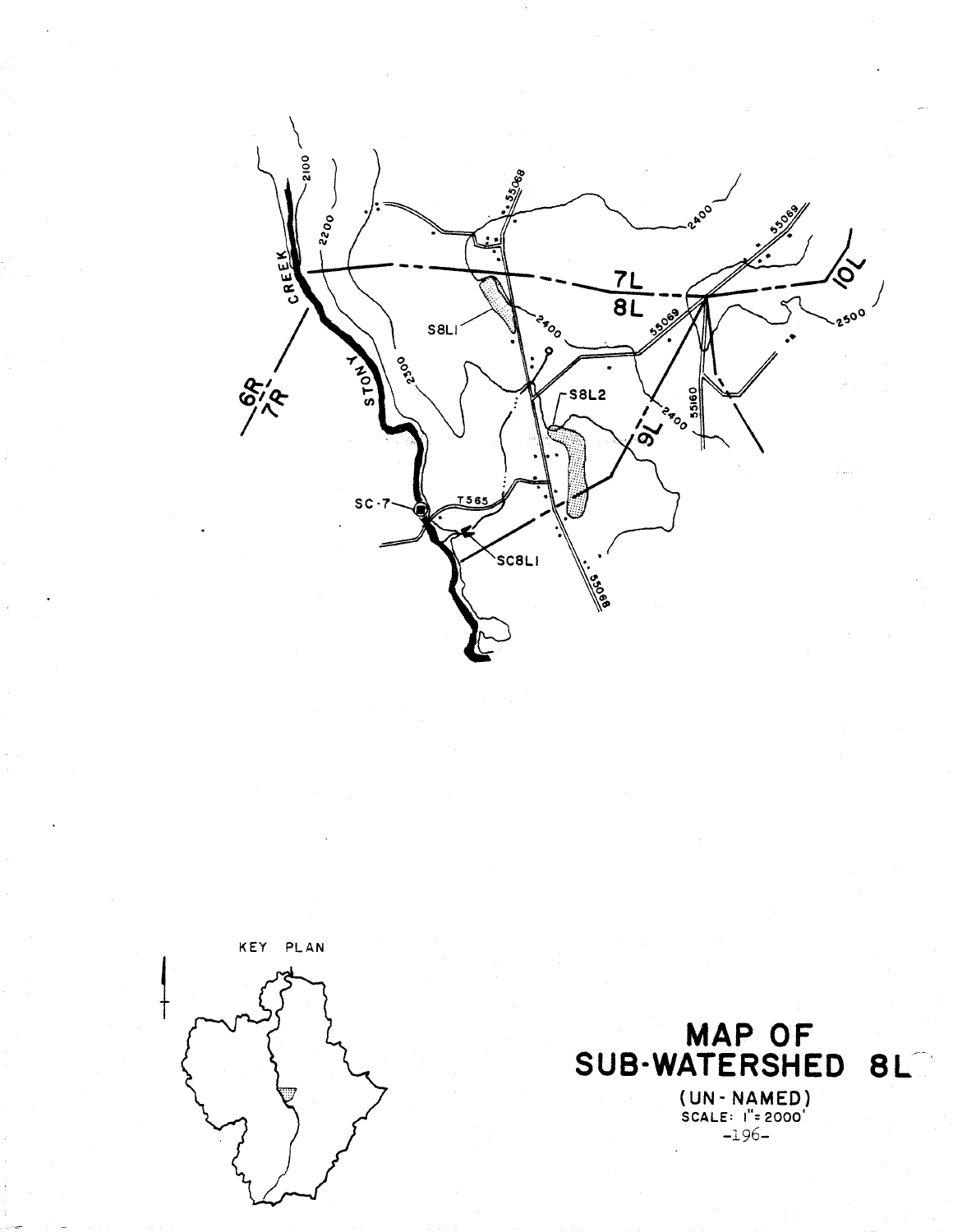#### Strip Mines

The Commonwealth records indicate that there is 1 strip mine in this sub-watershed. Our field investigations locate 2 surface mines with no flows. Table 50 lists the abandoned strip mines within this sub-watershed with the following information: the name of the mine or operator if known, the area and seam mine, the designation we give the mine, whether or not there is a flow, and whether it connects with a deep mine.

The total acreage of abandoned surf ace mines in subwatershed 8L is 19.27 acres. (4.16 of the sub-watershed area.)

#### TABLE 50

#### Abandoned Surface Mines

#### Sub-watershed 8L

| Mine<br>Number   | Name of Mine<br>or Operator | Area<br>Mined<br>(Acres) | <b>Seam</b><br>Mined | Flowing        | Connection<br>w/Deep Mine |
|------------------|-----------------------------|--------------------------|----------------------|----------------|---------------------------|
| S8L1             | Unknown                     | 7.34                     | C'.E                 | N <sub>0</sub> | N <sub>0</sub>            |
| S8L <sub>2</sub> | Wm. E.<br>Scurfield         | 11.93                    | C'D                  | No.            | No                        |

#### **Recommendations**

There are no recommendations for this area.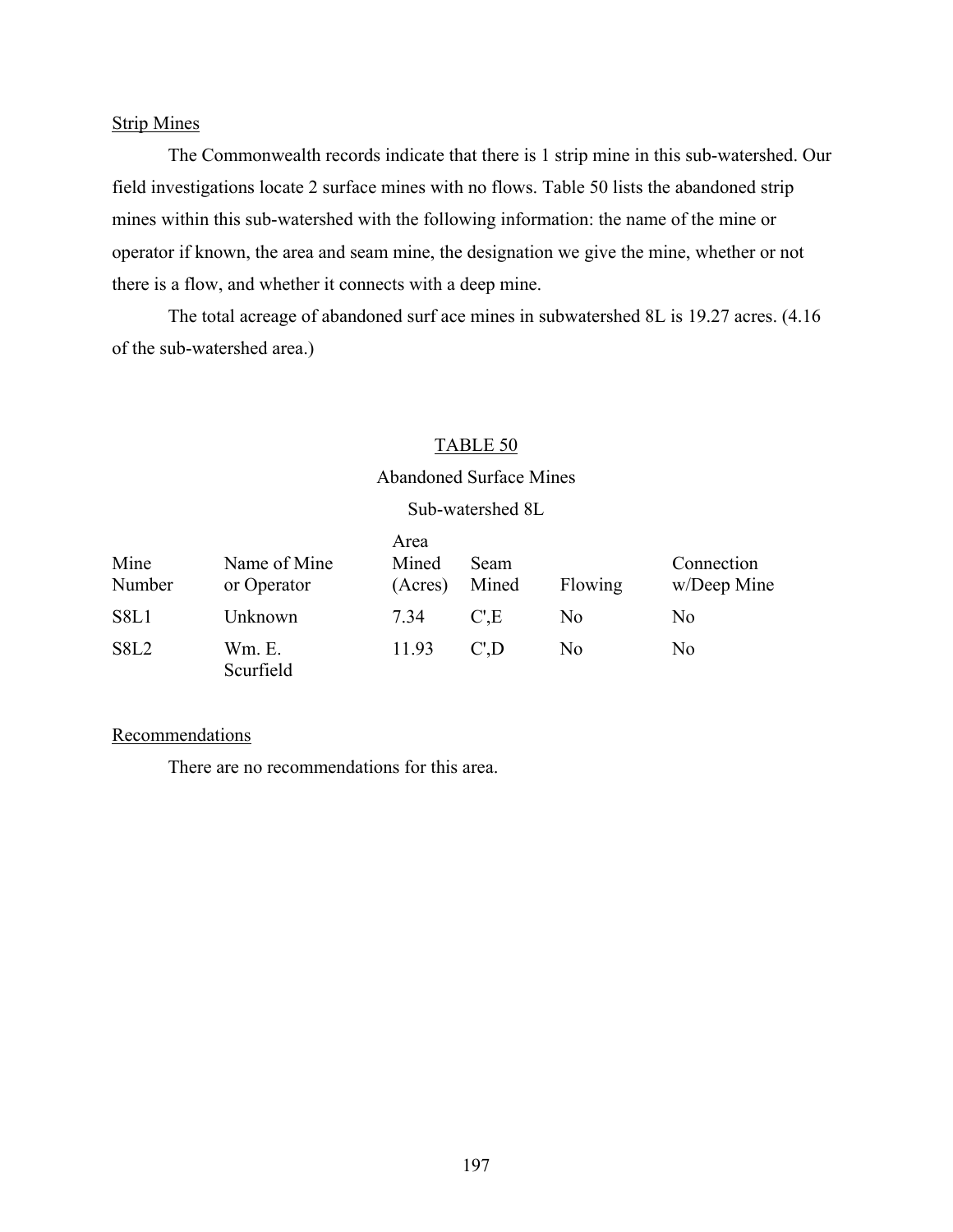SUB-WATERSHED 6R (BUCK RUN)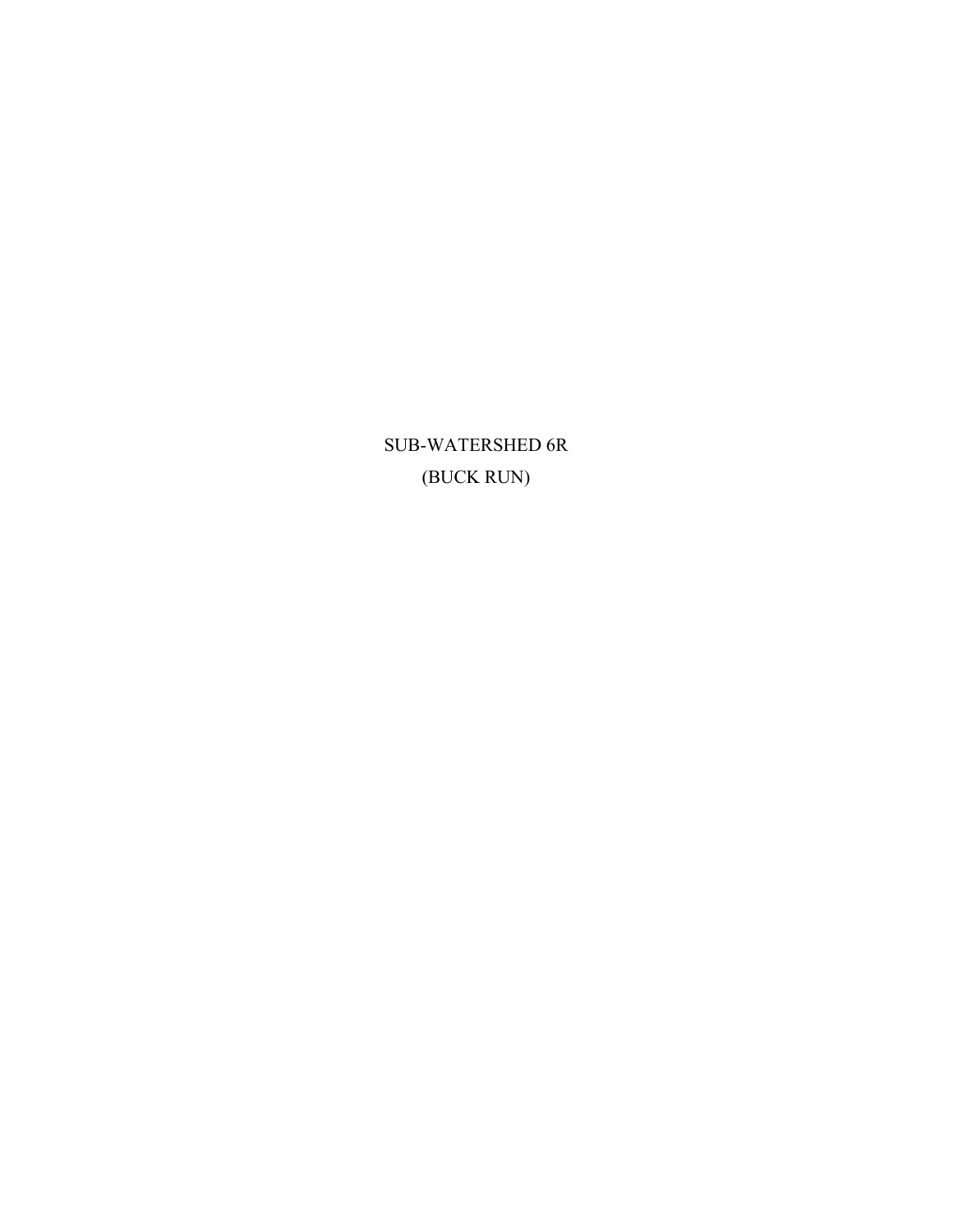#### Sub-watershed 6R (Buck Run)

#### **General Discussion**

This sub-watershed encompasses 3.8 square miles of 2,415 acres of land area which is approximately 2.71% of the total study area. It is drained by 4.4 miles of tributaries and contains 68.6 acres of lakes and ponds (2.84% of the total sub-watershed area). Commonwealth records indicate 2 surface mines and 4 deep mines in this area. Our field investigations find 1 nonflowing surface mine and 3 non-flowing deep mines.

The following information gives the average of the sampling station designated as SC6R1, located at the mouth of Buck Run and shown on drawing 7119-6. The percentage that this station contributes in pollution load and flow to the total pollution load and flow as measured at Monitoring Station SC1 on Stony Creek is also included.

|                  | Averages      | Percent of<br>Total Watershed |
|------------------|---------------|-------------------------------|
| pH               | 6.4           |                               |
| Net Cold Acidity | 0 PPD         | $0\%$                         |
| Net Hot Acidity  | 0 PPD         | $0\%$                         |
| Ferrous Iron     | 14.76 PPD     | 1.92%                         |
| Total Iron       | 19.50 PPD     | $.44\%$                       |
| Sulfate          | 1,667.20 PPD  | $.87\%$                       |
| Hardness         | 2,045.00 PPD  | .99%                          |
| Flow             | 7,241,760 GPD | 4.54%                         |

The following plate shows the locations of all deep mine openings and strip mines where they exist within this sub-watershed, as well as the locations of all sampling stations.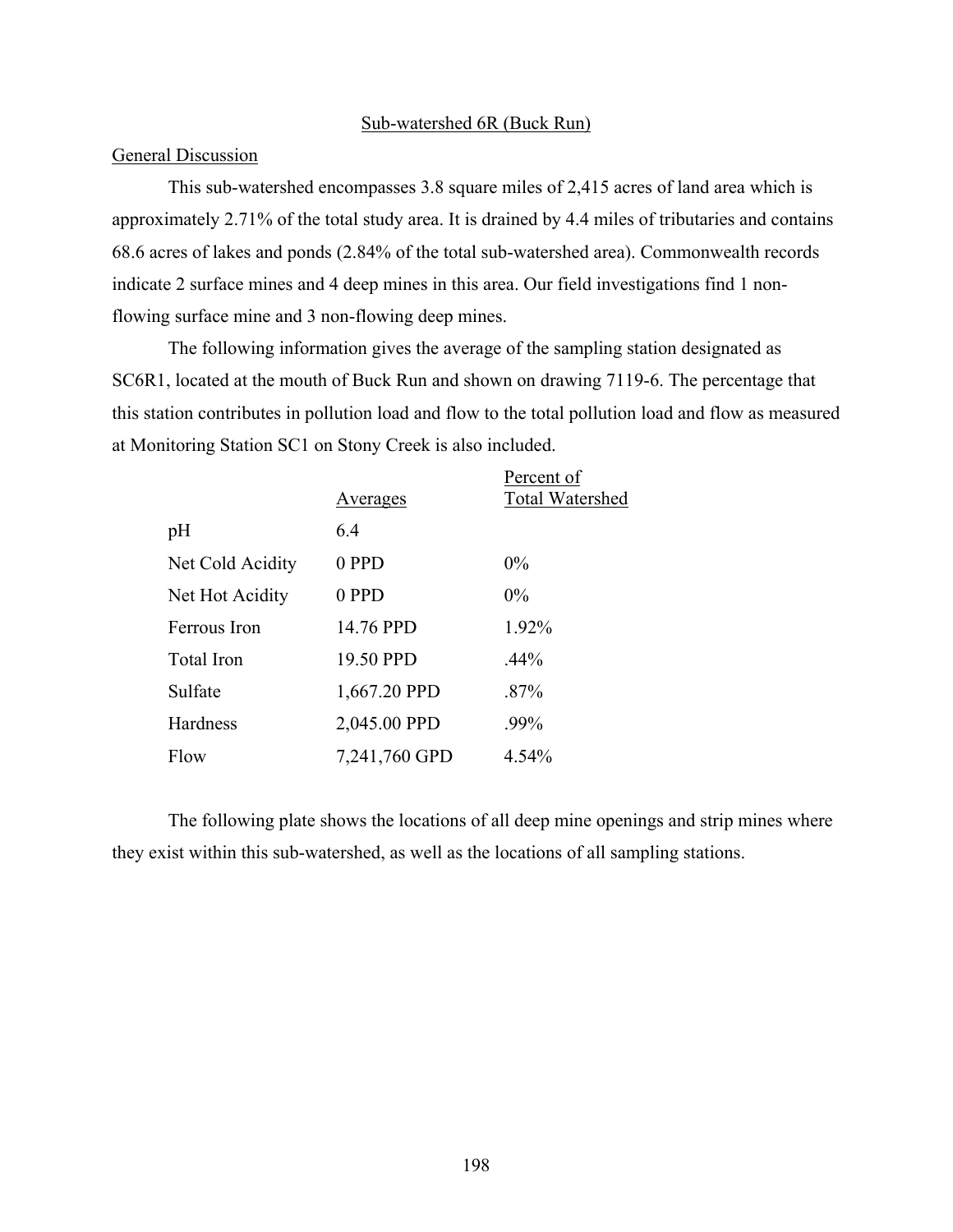## Deep Mines

The Commonwealth records indicate that there are 4 deep mines in this sub-watershed. Our field investigations locate 3 deep mine openings of which none are flowing. Table 51 lists the abandoned deep mines within this sub-watershed with the following information: name of mine or operator if known, available mine maps, acres and seam mined, mine opening designation, estimated elevation of the openings, openings with flows, and head in feet which is the difference in coal elevations on an up-dip mine.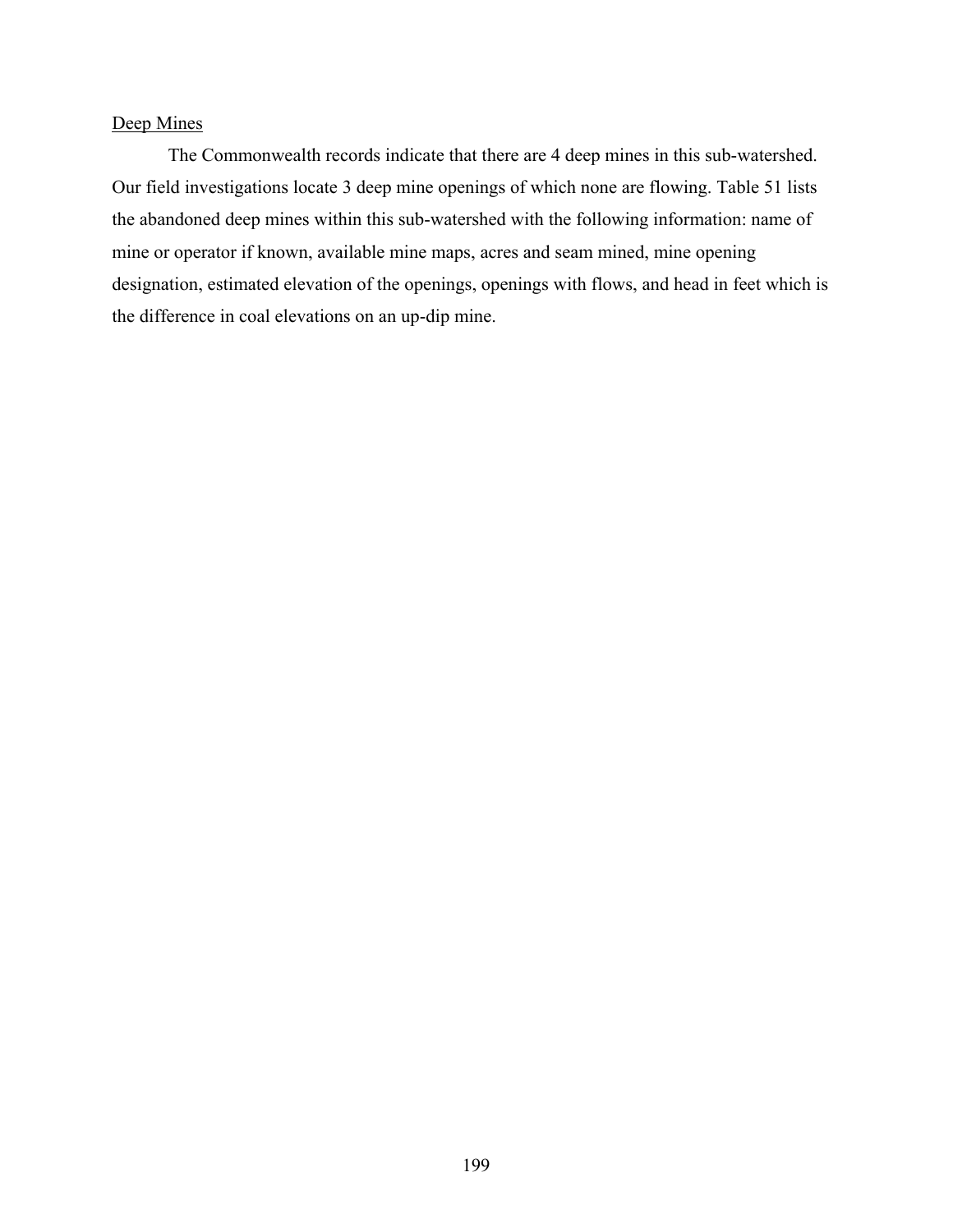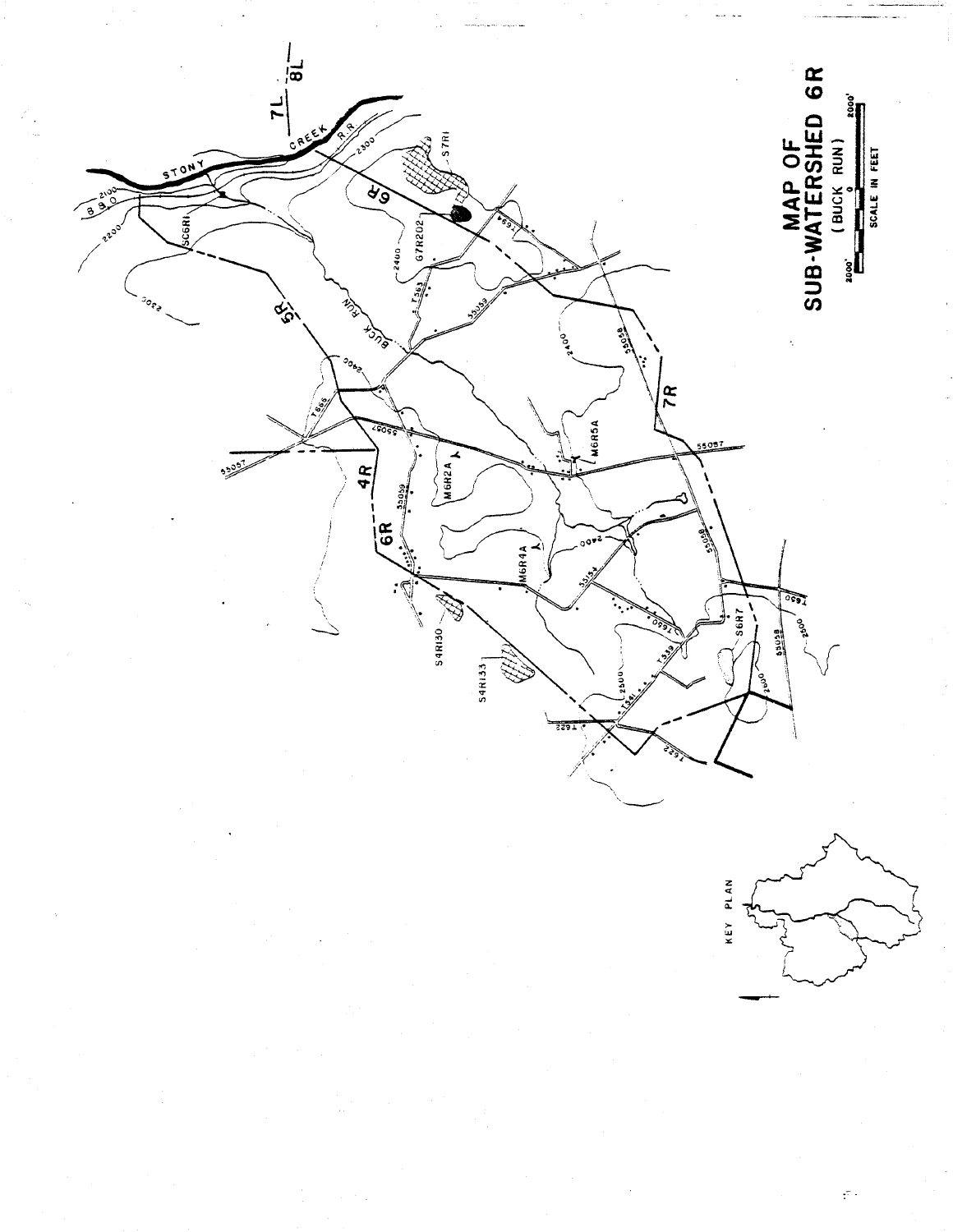## Abandoned Deep Mines Sub-watershed 6R

| Mine<br>Number | Name of Mine<br>or Operator | Mine Map<br>Obtained | Area<br>Mined<br>(Acres) | Seam<br>Mined       | Mine<br>Opening<br>No. | $E$ lev.<br>۰of<br>Opening | Flow | Head<br>(Feet)           |
|----------------|-----------------------------|----------------------|--------------------------|---------------------|------------------------|----------------------------|------|--------------------------|
| M6R2           | Unknown                     | NΟ                   | $\overline{\phantom{0}}$ | $C^*$               | M6R2A                  | 2380'                      | No   |                          |
| M6R4           | Unknown                     | No                   | $\overline{\phantom{a}}$ | $C$ ! *             | M6R4A                  | 2430                       | NΟ   |                          |
| M6R5           | Unknown                     | Nο                   | $\overline{\phantom{a}}$ | $C$ $\cdot$ $\cdot$ | M6R5A                  | 2410'                      | Νo   | $\overline{\phantom{a}}$ |

 $\lambda$ 

 $\sim$ 

\*Indicates assumed.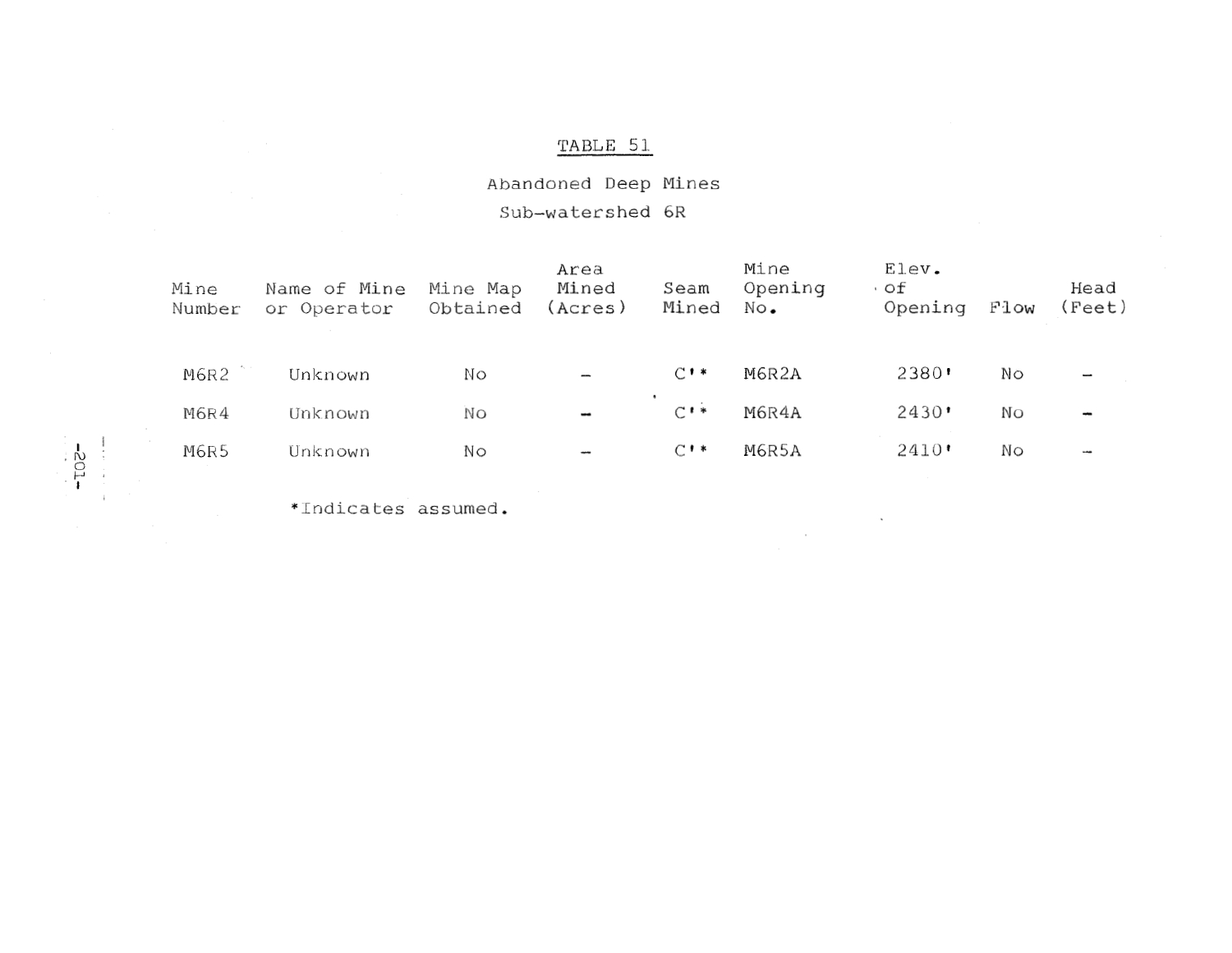#### Strip Mines

The Commonwealth records indicate that there are 2 strip mines in this sub-watershed. Our field investigations locate one surface mine, not flowing. Table 52 lists the abandoned strip mines within this sub-watershed with the following information: the name of the mine or operator if known, the area and seam mined, the designation we give the mine, whether or not there is a flow, and whether it connects with a deep mine.

The total acreage of abandoned surface mines in subwatershed 6R is 4.59 acres (.2% of the sub-watershed area).

#### TABLE 52

# Abandoned Surface Mines

#### Sub-watershed 6R

| Mine                          | Name of Mine | Area Mined Seam |       |         | Connection     |
|-------------------------------|--------------|-----------------|-------|---------|----------------|
| Number                        | or Operator  | (Acres) Mined   |       | Flowing | w/Deep Mine    |
| S <sub>6</sub> R <sub>7</sub> | Unknown      | 4.59            | $F^*$ | No.     | N <sub>0</sub> |

#### **Recommendation**

There are no recommendation for this area.

\*Indicates assumed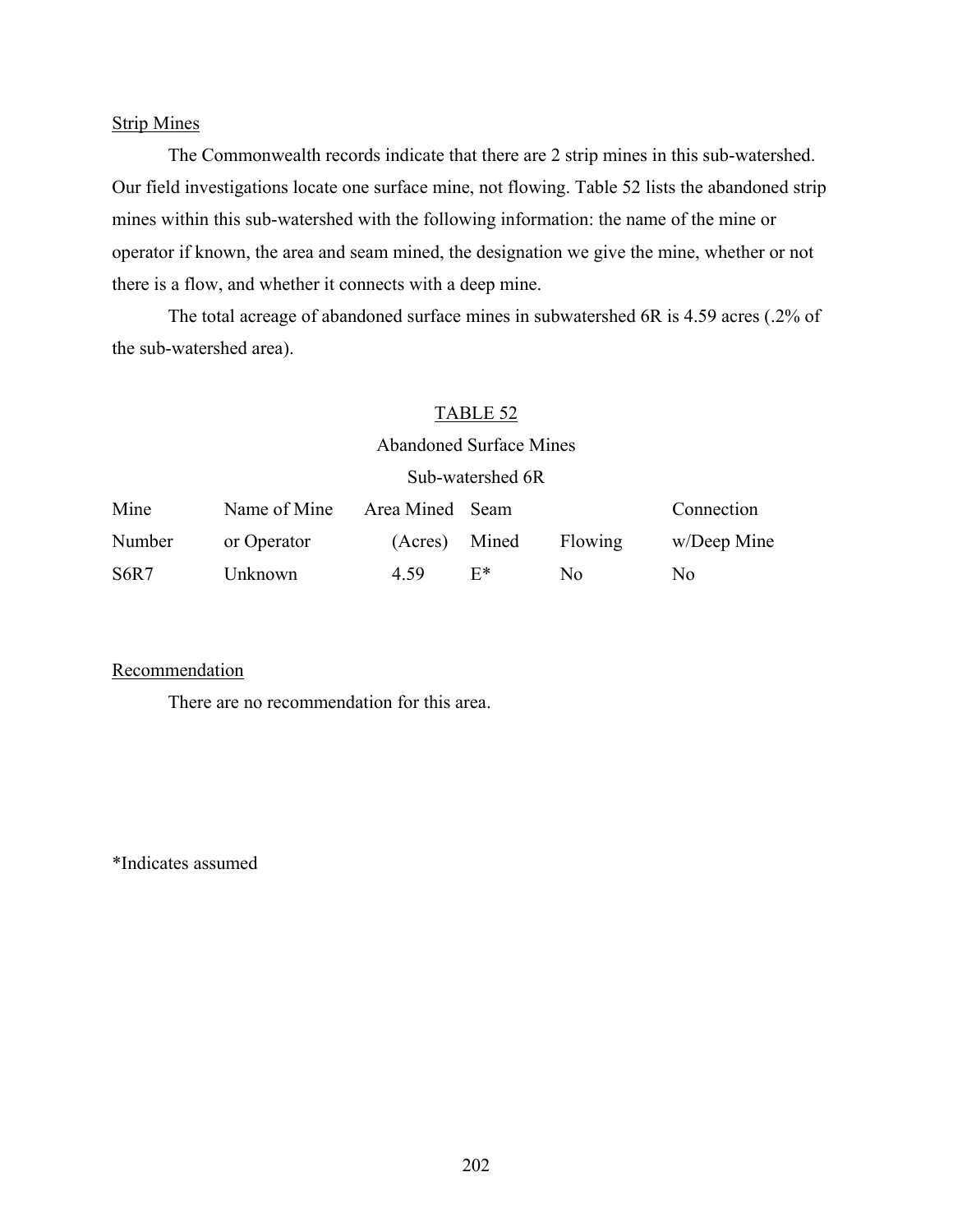SUB-WATERSHED 5R (UN-NAMED)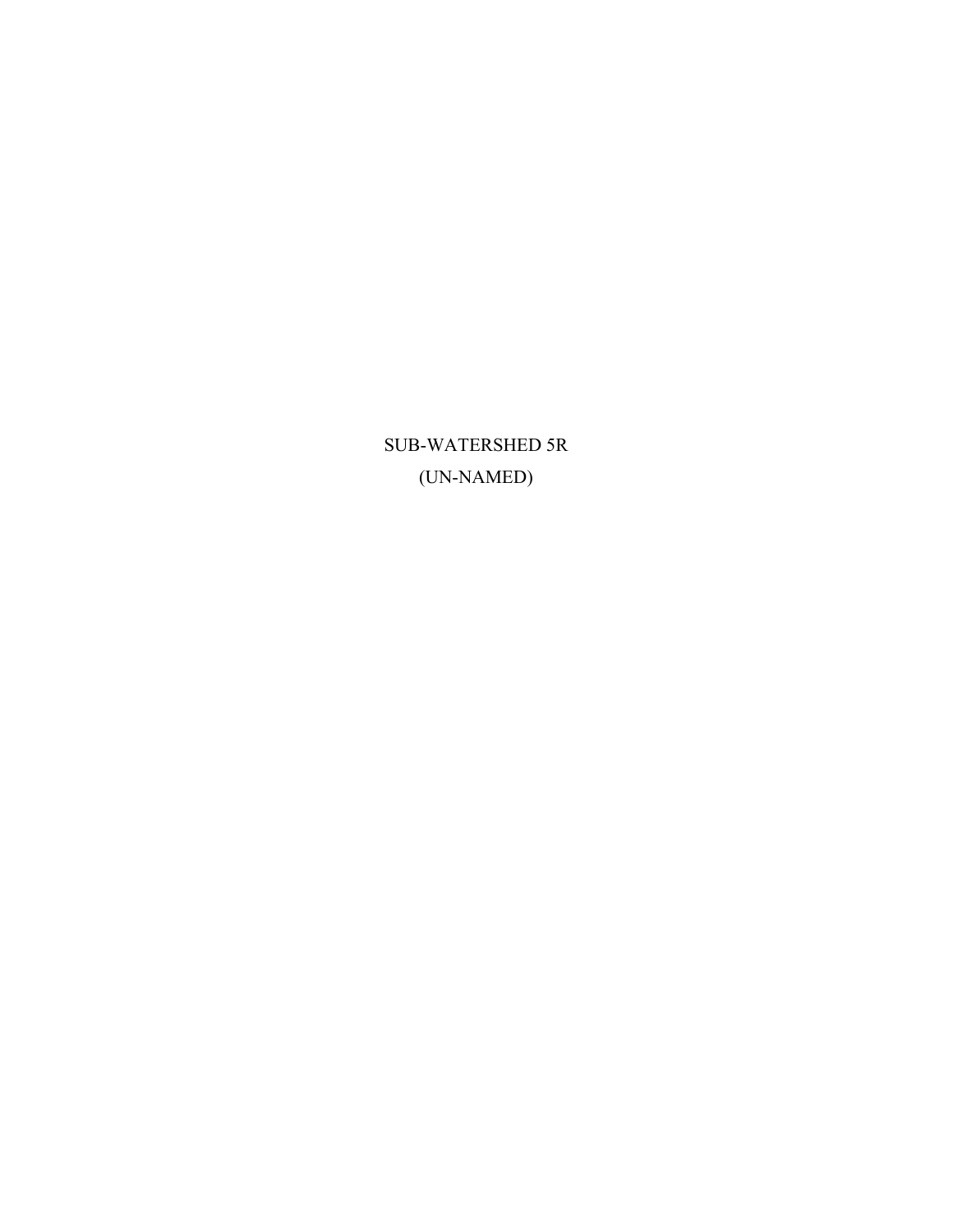#### Sub-watershed 5R (unnamed)

#### General Discussion

This sub-watershed encompasses 1.3 square miles or 883 acres of land area which is approximately .99% of the total study area. It is drained by 1.7 miles of tributaries (.72% of the total length of all watershed tributaries) and contains .5 acres of ponds and lakes (.06% of the total sub-watershed area). Commonwealth records indicate one surface mine and no deep mines in this area. Our field investigations find no mining activity of any kind in this sub-watershed. The source of pollution that is found at Sampling Station SC5R1 could be entering the stream from an underground, and therefore undetected source.

The following information gives the average of the sampling station designated as SC5R1, located at the mouth of this unnamed tributary and shown on drawing 7119-6. The percentage that this station contributes in pollution load and flow to the total pollution load and flow as measured at Monitoring Station SC-1 on Stony Creek is also included.

|                  |             | Percent of             |
|------------------|-------------|------------------------|
|                  | Averages    | <b>Total Watershed</b> |
| pH               | 5.5         |                        |
| Net Cold Acidity | 23.20 PPD   | $.07\%$                |
| Net Hot Acidity  | 7.36 PPD    | $.01\%$                |
| Ferrous Iron     | 1.24 PPD    | .16%                   |
| Total Iron       | 5.33 PPD    | .12%                   |
| Sulfate          | 135.30 PPD  | $.07\%$                |
| Hardness         | 197.90 PPD  | .10%                   |
| Flow             | 934,560 GPD | .59%                   |

The following plate shows the location of all deep mine openings and strip mines where they exist within this subwatershed, as well as the locations of all the sampling stations.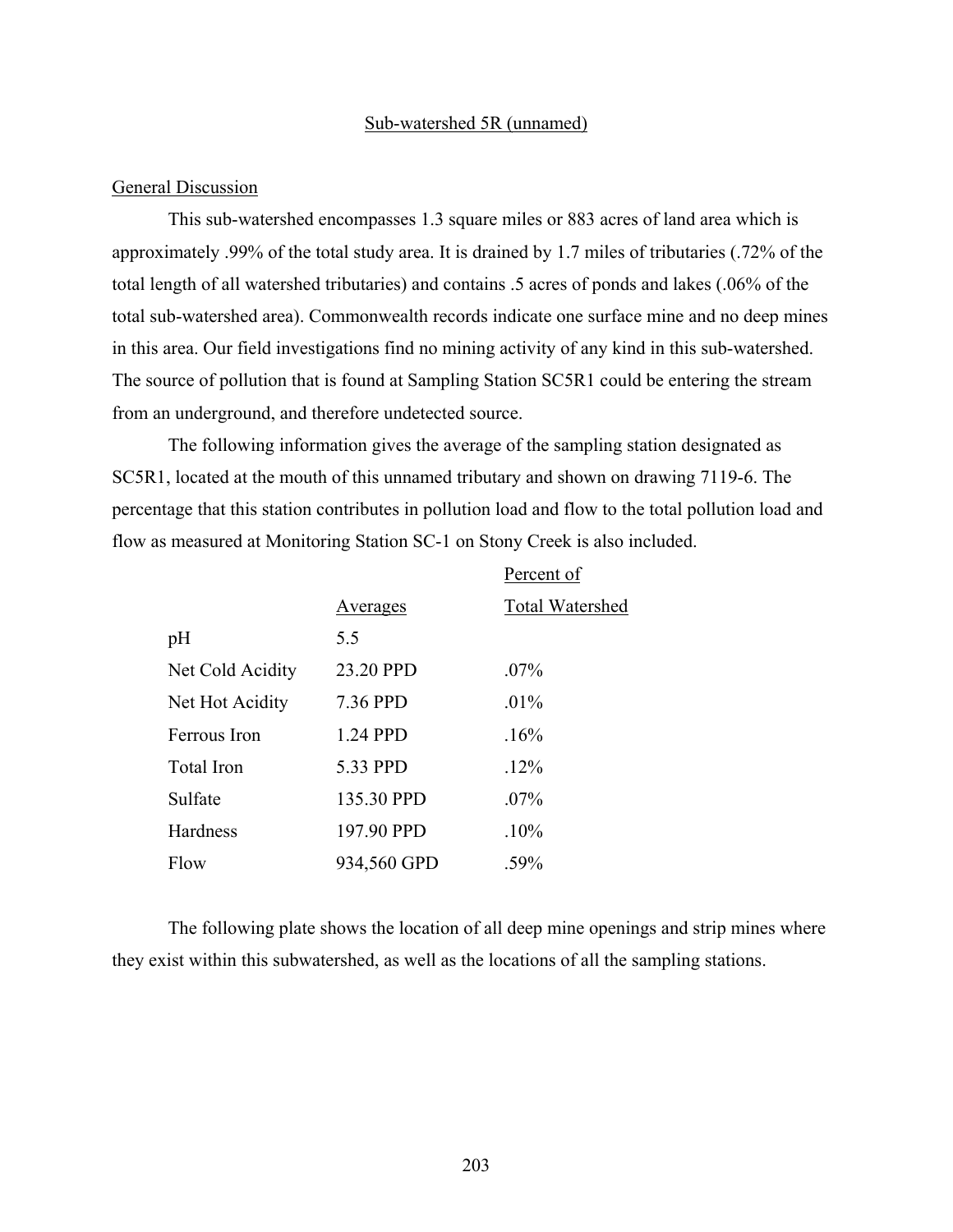



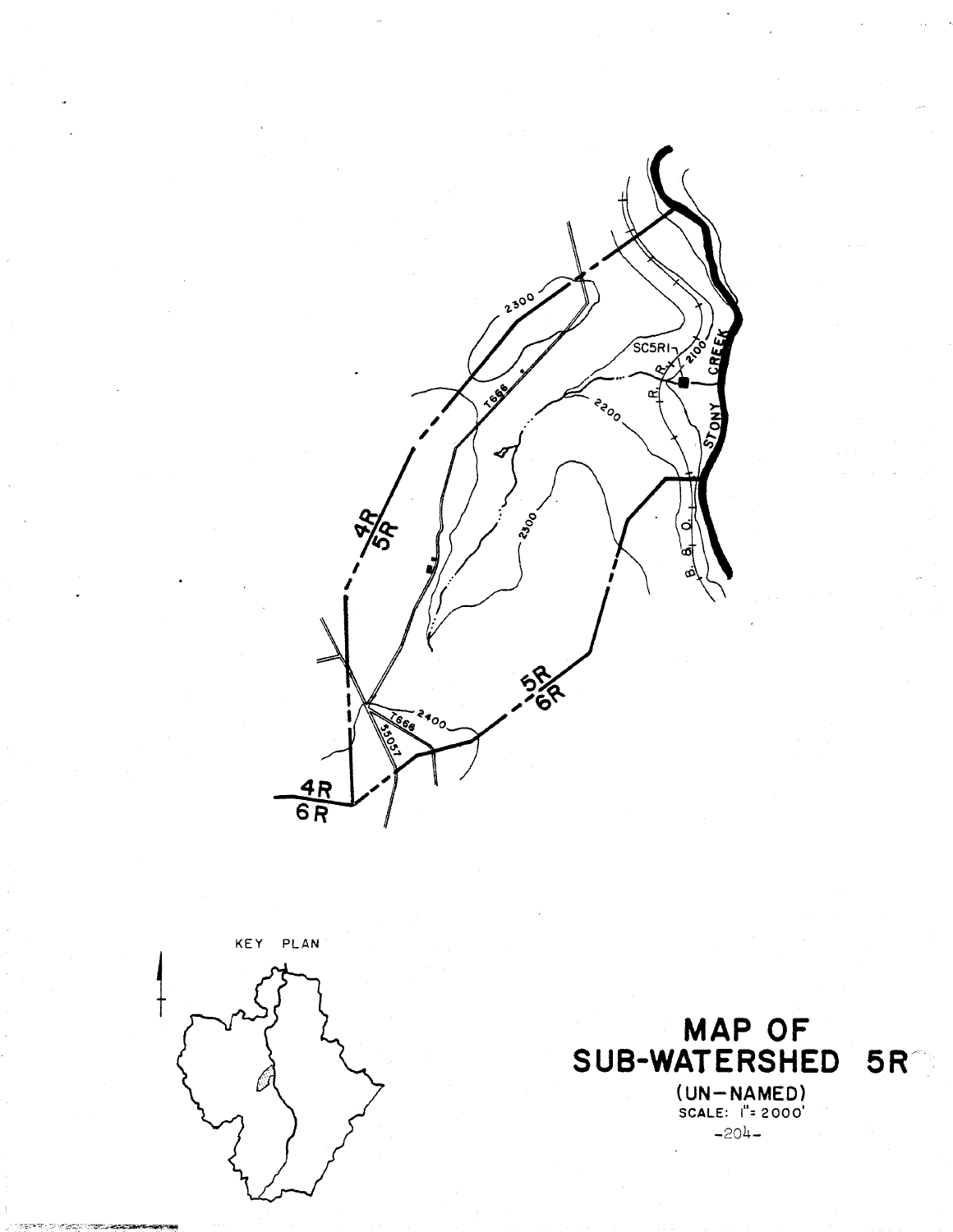SUB-WATERSHED 7L (GROVE RUN)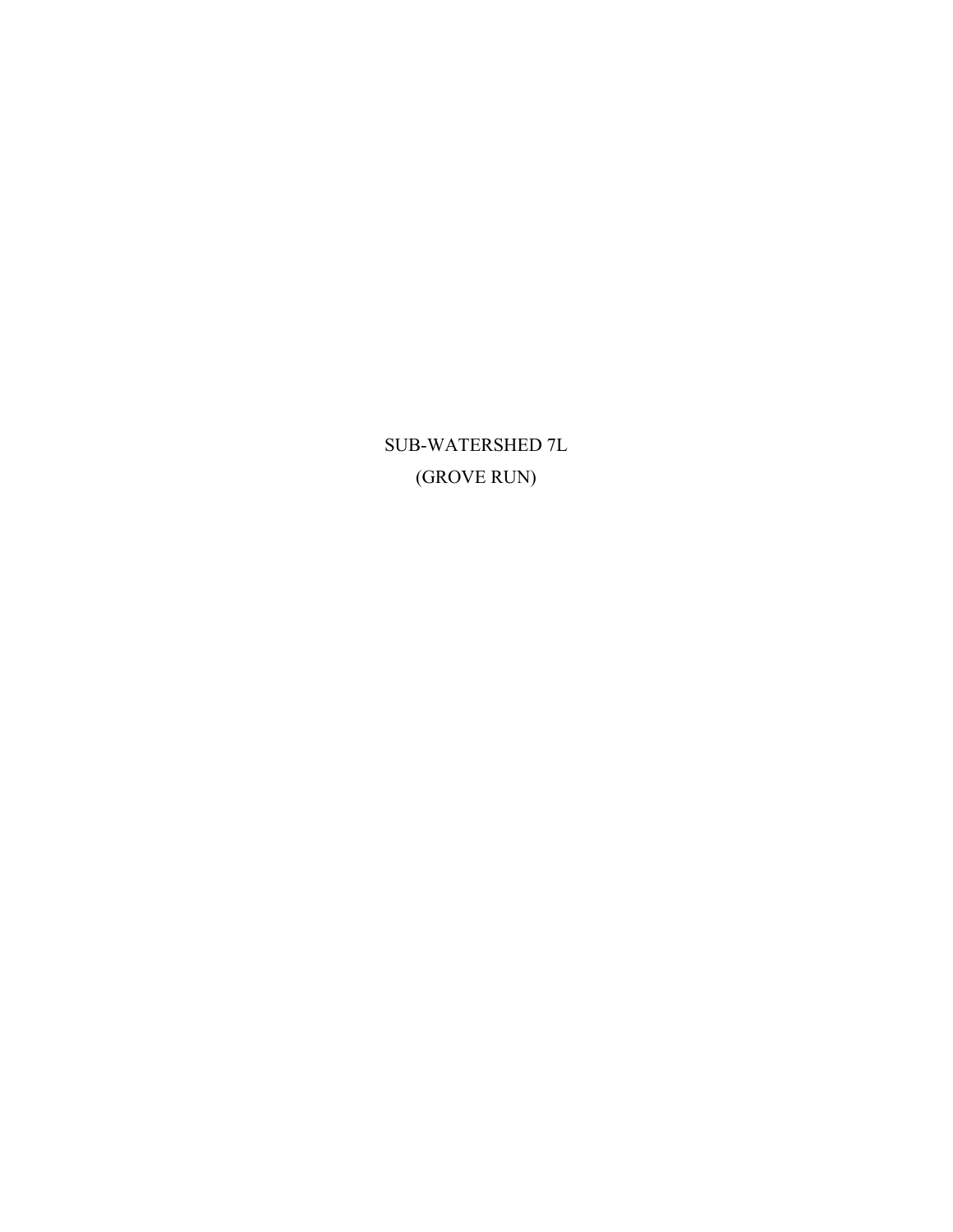#### Sub-watershed 7L (Grove Run)

#### General Discussion

This sub-watershed encompasses 3.8 square miles or 2,415 acres of land area which is approximately 2.71% of the total study area. It is drained by 3.6 miles of tributaries (1.53% of the total length of all watershed tributaries) and contains 20.5 acres of lakes and ponds (.85% of the total sub-watershed land area). Commonwealth records indicate 4 surface and 3 deep mines in this area. Our field investigations locate 2 strip mines, both flowing, and 3 deep mines of which 1 has a flow.

The following information gives the averages of the sampling station designated as SC7L1, located at the mouth of Grove Run and shown-on drawing 7119-6. The percentage that this station contributes in pollution load and flow to the total pollution load and flow as measured at SC1 on Stony Creek, is also included.

|                   |               | Percent of             |
|-------------------|---------------|------------------------|
|                   | Averages      | <b>Total Watershed</b> |
| pH                | 4.3           |                        |
| Net Cold Acidity  | 696.10 PPD    | 2.23%                  |
| Net Hot Acidity   | 454.69 PPD    | $.42\%$                |
| Ferrous Iron      | 4.59 PPD      | $.60\%$                |
| <b>Total Iron</b> | 16.16 PPD     | .36%                   |
| Sulfate           | 6,645.00 PPD  | 3.45%                  |
| Hardness          | 9,938 PPD     | 4.83%                  |
| Flow              | 4,829,760 GPD | 3.03%                  |

The following plate shows the locations of all deep mine openings and strip mines where they exist within this sub-watershed, as well as the location of all sampling stations.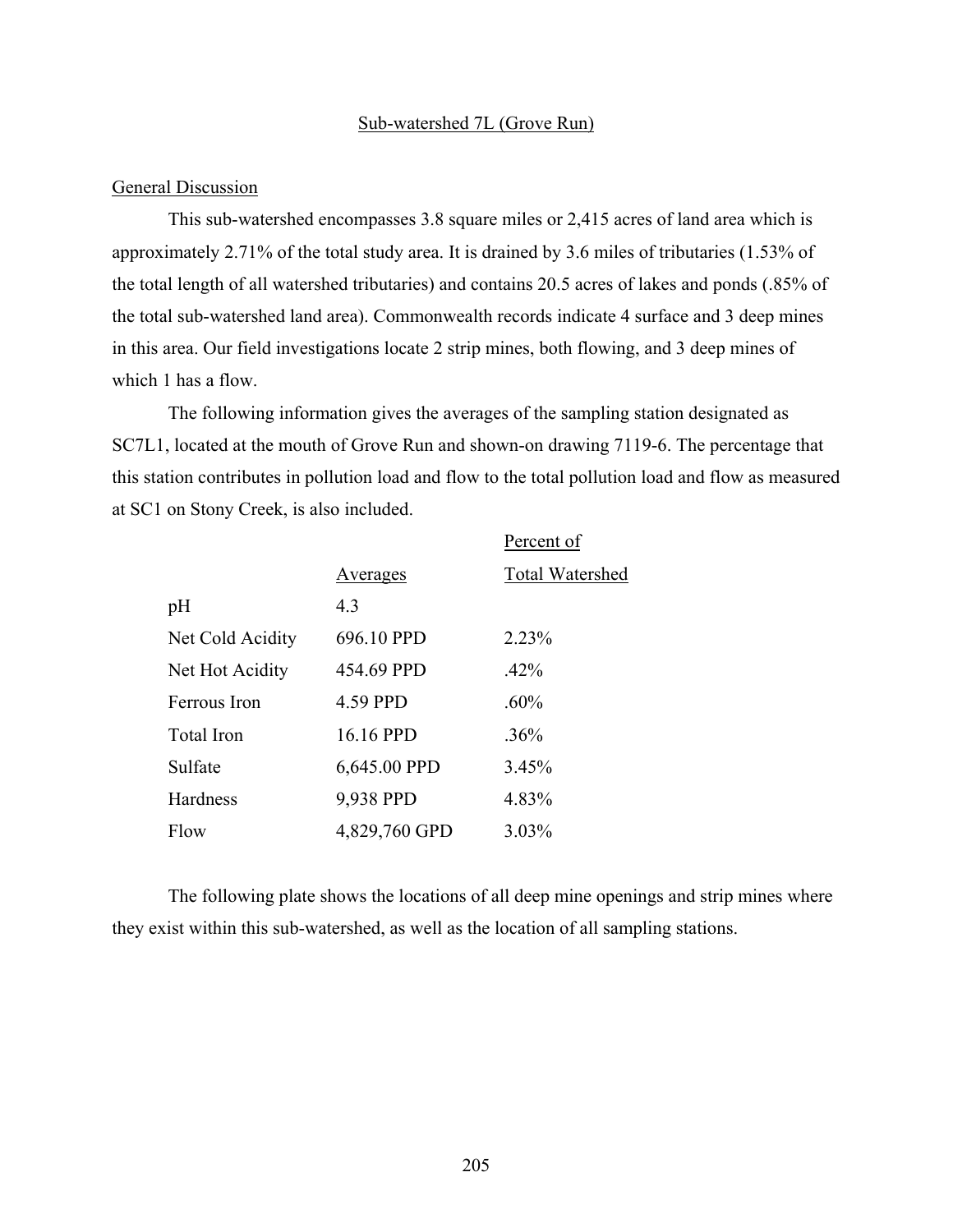





 $-206-$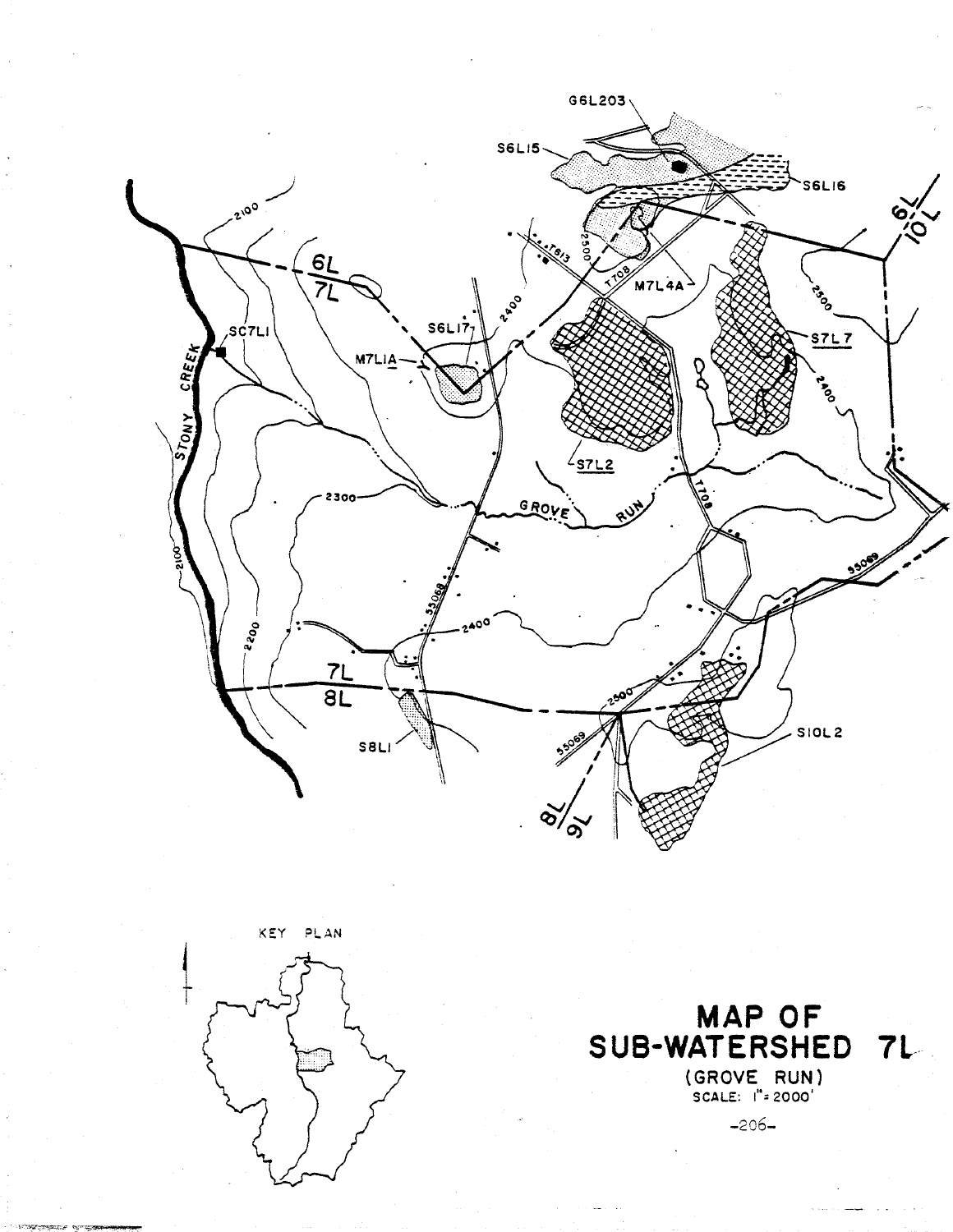#### Deep Mines

The Commonwealth records indicate that there are 3 deep mines in this sub-watershed. Our field investigations locate 3 deep mine openings of which 1 is flowing. Table 53 lists the abandoned deep mines within the sub-watershed with the following information: name of the mine or operator if known, available mine maps, acres and seam mined, mine opening designation, openings with flows, estimated elevation of the mine openings, and head in feet which is the difference in coal elevations on an up-dip mine.

Table 54 gives the averages of the abandoned deep mine flows. Directly under the averages are the percentages of flows and pollution loads that each contributes to the pollution load of this sub-watershed as measured at Station SC7L1 (Grove Run). The averages, taken at the mine openings, are added together where more than one opening of a mine complex has a flow.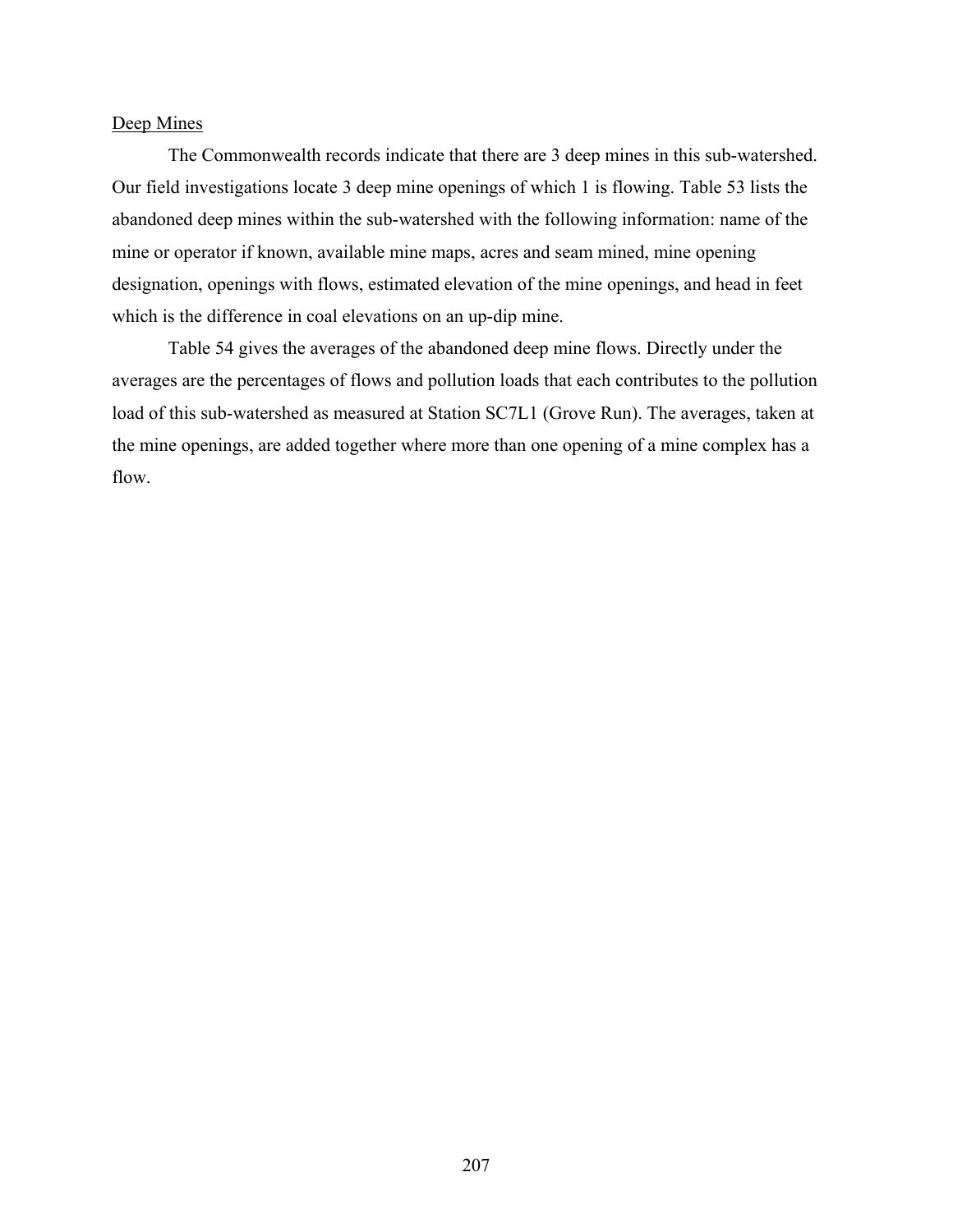# Abandoned Deep Mines<br>Sub-watershed 7L

| Mine<br>Number | Name of Mine<br>or Operator | Mine Map<br>Obtained | Area<br>Mined<br>(Acres) Mined No. | Seam                     | Mine<br>Opening | Elev.<br>оf<br>Opening         | Flow | Head<br>(Feet) |
|----------------|-----------------------------|----------------------|------------------------------------|--------------------------|-----------------|--------------------------------|------|----------------|
| M7L1           | Russel M. Pile              | NΟ                   | $\overline{\phantom{a}}$           | B                        | M7L1A           | 2410'                          | Yes  | Down Dip       |
| M7L3           | Svonavec C. C.              | No.                  | $\overline{\phantom{a}}$           | $\overline{\phantom{a}}$ | M7L3A           | ۰.<br>$\overline{\phantom{a}}$ | Nо   | $\cdot$ $-$    |
| * M 7 L 4      | Marcus E. Stahl             | NΟ                   | $\overline{\phantom{a}}$           | $\mathcal{C}$ !          | M7L4A           | 2500'                          | NΟ   |                |

\*Possible connection with Strip Mine S6L15.

 $-308 -$ 

#### TABLE 54

Abandoned Deep Mine Average Water Quality Data Sub-watershed 7L

| Mine<br>No. | рH | Net Cold<br>Acid<br>ppd | Net Hot<br>Acid<br>ppd | Ferrous<br>Iron<br>ppd | Total<br>Iron<br>ppd | Sulfate<br>ppd | Hardness<br>ppd | Flow<br>gpd |
|-------------|----|-------------------------|------------------------|------------------------|----------------------|----------------|-----------------|-------------|
| $M7L1$ 3.0  |    | 2.32                    | 6.49                   | .08                    | 1.08                 | 9.54           | 9.24            | 1,440       |
|             |    | .3%                     | 1.3%                   | 1.7%                   | 6.7%                 | .1%            | .1%             | ļ           |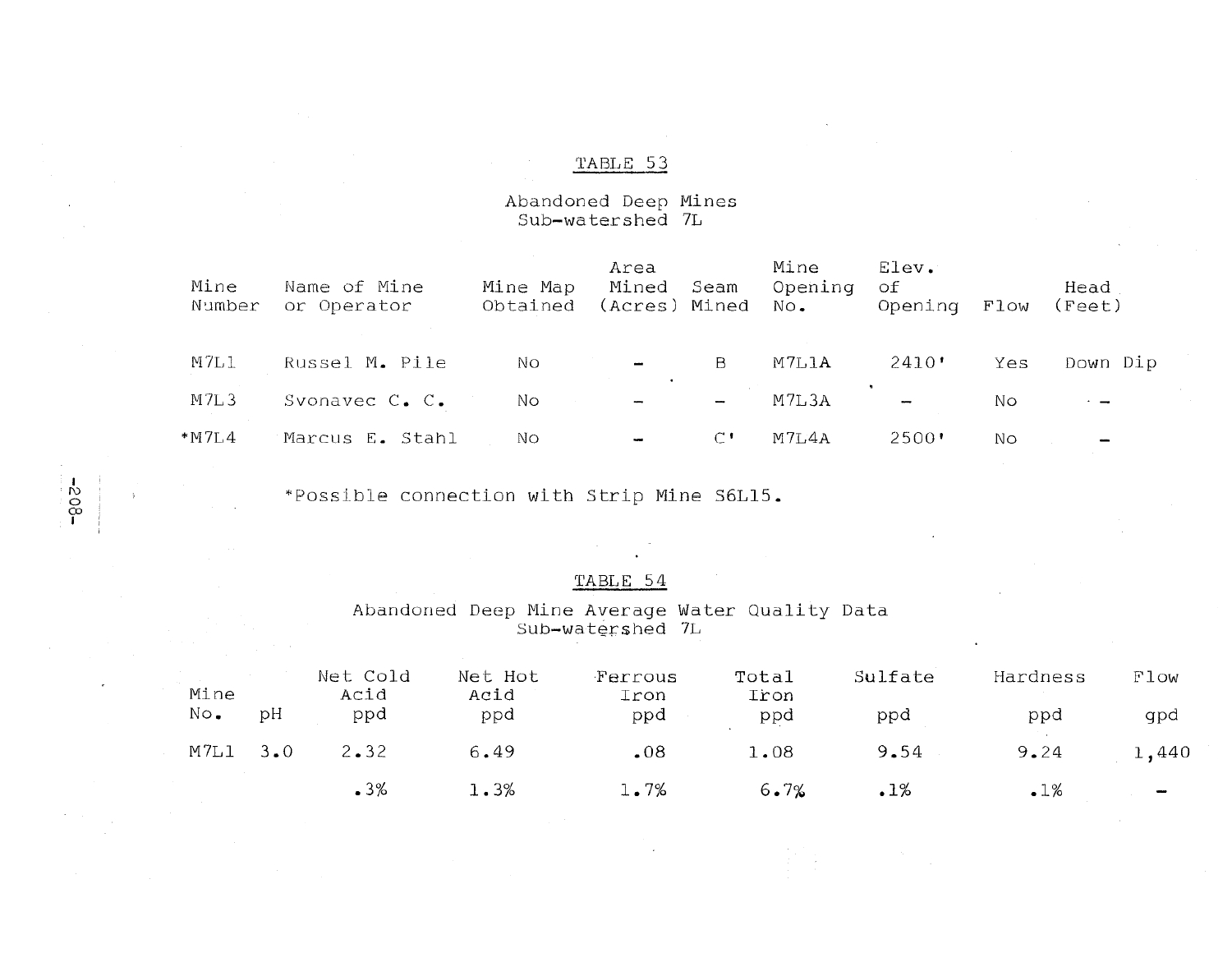#### Strip Mines

The Commonwealth records indicate that there are 4 strip mines in this sub-watershed. Our field investigations locate 2 surface mines with both flowing. Table 55 lists the abandoned strip mines within the sub-watershed with the following information: the name of the mine or operator if known, the area and seam mine, the designation we give the mine, whether or not there is a flow, and whether it connects with a deep mine.

The total acreage of abandoned surface mines in subwatershed 7L is 176.26 acres (7.30% of this sub-watershed area).

Table 56 gives the averages of the abandoned surface mine flows. Directly under the averages are the percentages of flows and pollution load that each contributes to the pollution load of this sub-watershed as measured at Sampling Station SC7L1.

Where a single surface mine has more than one flow, the averages of the flows are added together.

Following Table 56 are the descriptions of the flowing strip mines along with abatement recommendations.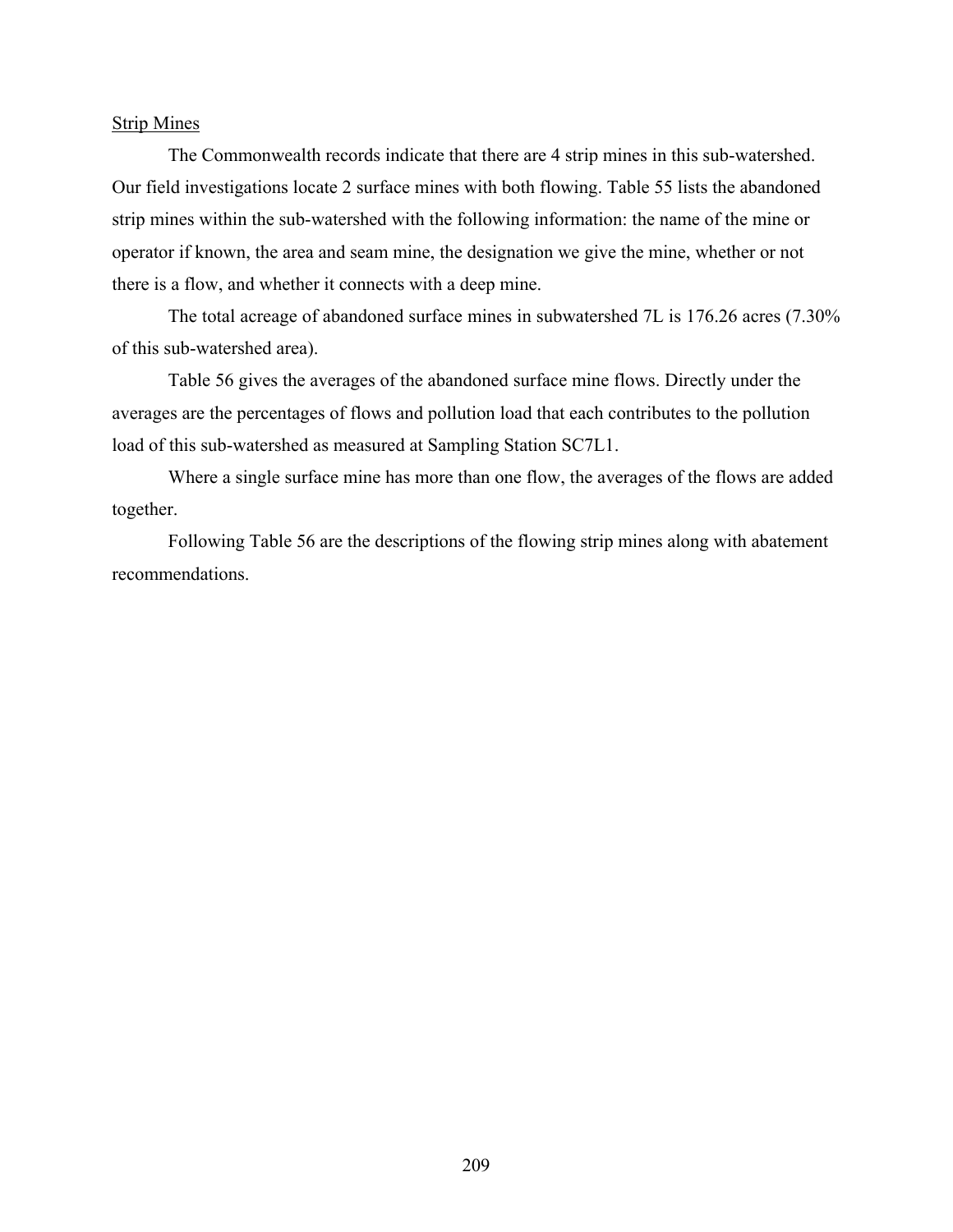## Abandoned Surface Mines

## Sub-watershed 7L

| Mine<br>Number                | Name of Mine<br>or Operator | Area<br>Mined<br>(Acres) | <b>Seam</b><br>Mined | Flowing | Connection<br>w/Deep Mine |
|-------------------------------|-----------------------------|--------------------------|----------------------|---------|---------------------------|
| STL2                          | Unknown                     | 93.64                    |                      | Yes     | N <sub>0</sub>            |
| S <sub>7</sub> L <sub>7</sub> | Svonavec Coal<br>Co.        | 82.62                    | D.C.B                | Yes     | N <sub>0</sub>            |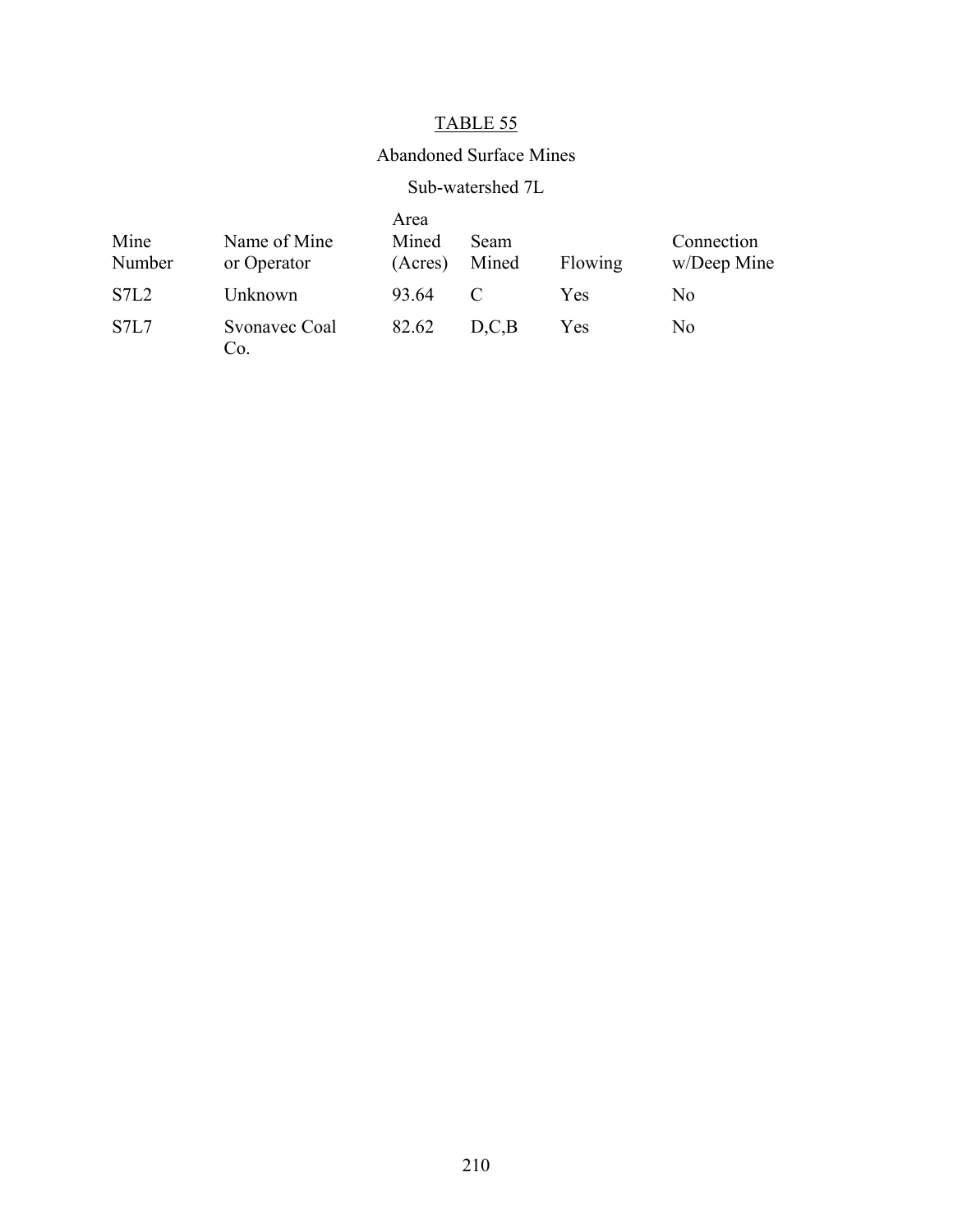# Abandoned Surface Mine Average Water Quality Data

# Sub-watershed 7L

| Mine<br>No. | рH  | Net Cold<br>Acid<br>ppd  | Net Hot<br>Acid<br>ppd | Ferrous Iron<br>ppd | Total Iron<br>ppd | Sulfate<br>ppd | Hardness<br>ppd | Flow<br>gpd                     |
|-------------|-----|--------------------------|------------------------|---------------------|-------------------|----------------|-----------------|---------------------------------|
| S7L2        | 5.8 | $\circ$                  | ∗                      | .25                 | $-52$             | 404.61         | $\ast$          | 40,320                          |
|             |     | $\overline{\phantom{a}}$ |                        | 5.5%                | 3.2%              | 6.1%           |                 | .8%<br>$\overline{\phantom{a}}$ |
| S7L7        | 6.8 | $\circ$                  | ∗                      | 5.42                | 41.58             | 1,251.67       | ∗               | 351,360                         |
|             |     | $\sim$                   |                        | 118.1%              | 257.3%            | 18.8%          |                 | 7.3%                            |

 $-112 -$ 

 $\mathcal{A}$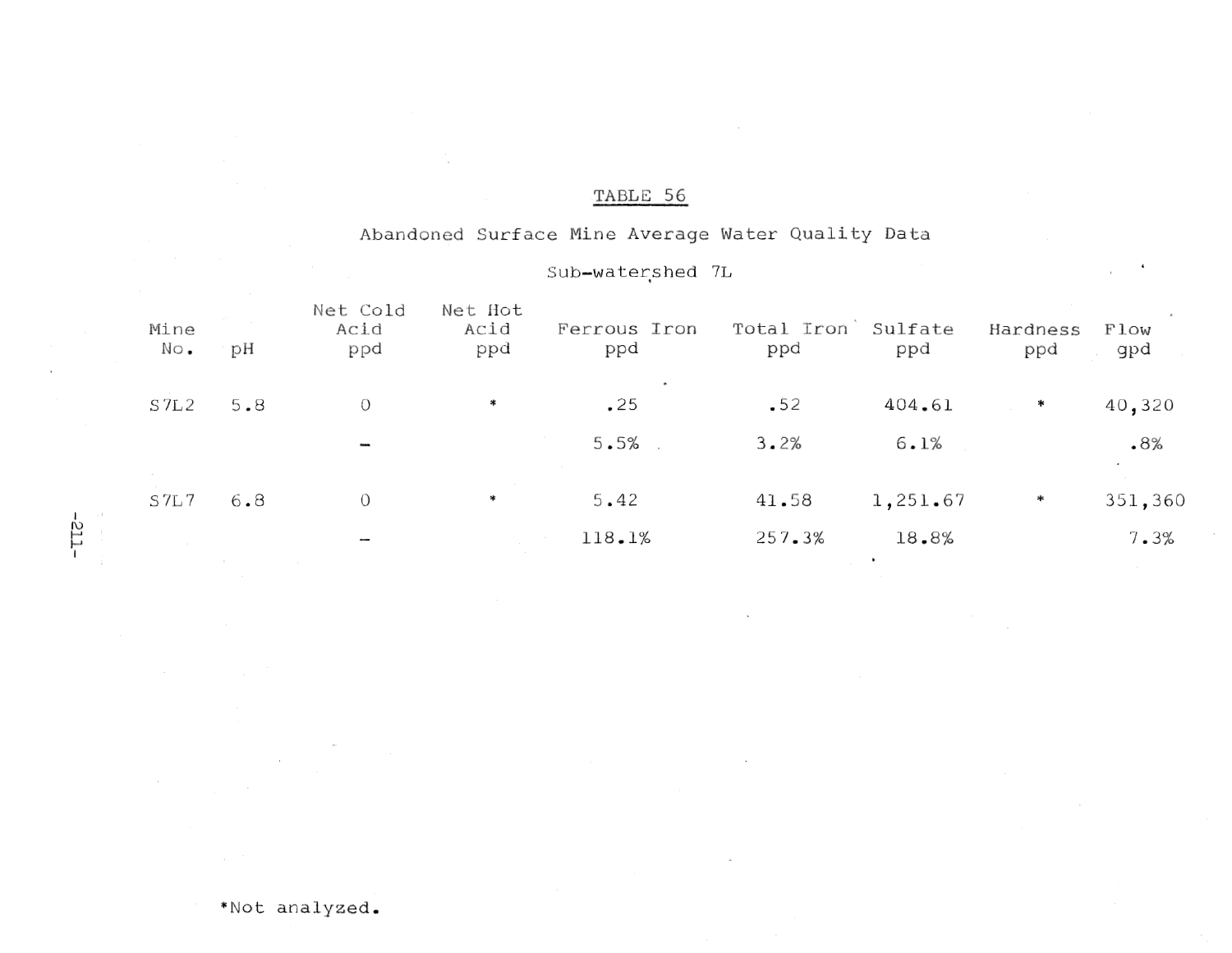Strip Mine: S7L2 Area: 93.64 acres Location: West of T. R. T 708 Status: Reclaimed Owned by: Unknown Seam mined: C Connection with deep mine: None Flowing: Six leaching areas General Description: Grading has been done on the strip with good grass cover. Some erosion exists. Recommendation:

The water from this strip is of such quality that it creates no pollution threat. Therefore them is no recommendation at this time.

Strip Mine: S7L7

Area: 82.62 acres Location: East of T. R. T 508 Status: Reclaimed Owned by: Svonavec Coal Company Seams mined: B, C, and D Connection with deep mine: Unknown Flowing: Two leaching areas General Description:

There is active deep mine activity in the area creating the source of the water in the settling ponds. The pond looks good and the strip has been graded. No vegetation exists on the strip, however.

Recommendation:

The water from this strip mine is of such quality that it creates no pollution threat. Therefore there is no recommendation at this time.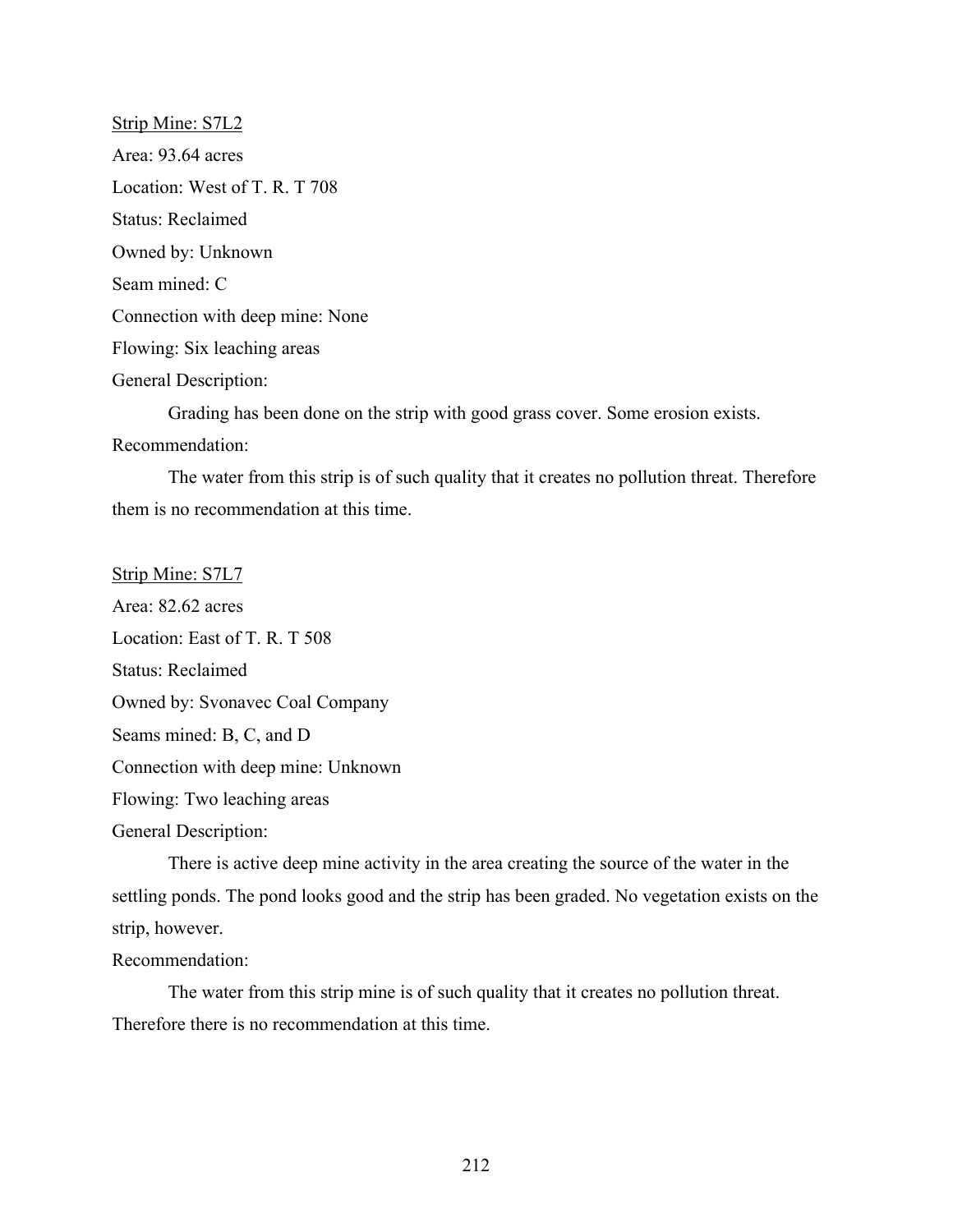#### **Recommendations**

Table 57 lists the recommendations for the polluting deep and strip mine, along with the costs associated with each recommendation.

An estimated effectiveness of 60% reduction of the pollution load is assigned for each recommendation.

Table 58 lists the sources abated, the amount of benefication and the cost associated with each plan.

The distance from Station SC7L1 to the next polluting tributary downstream, SC6L1 is .78 miles. This is the minimum distance on Stony Creek that would benefit from Grove Run becoming a clean stream.